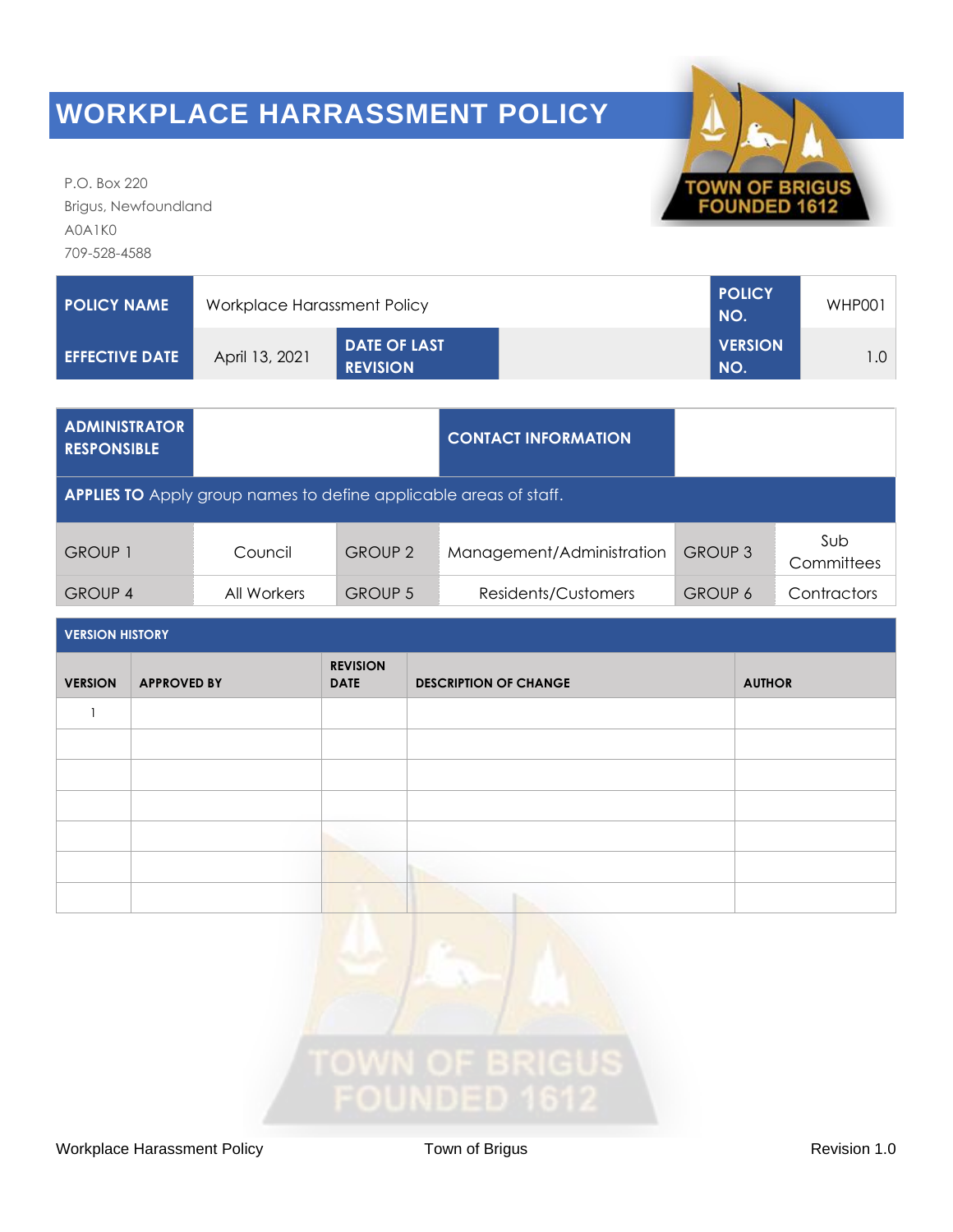## **TABLE OF CONTENTS**



| Introduction              |                                              | 1.1 |
|---------------------------|----------------------------------------------|-----|
| <b>What is Harassment</b> |                                              |     |
| <b>Responsibilities</b>   |                                              | 3.1 |
|                           |                                              |     |
| Confidentiality           |                                              | 5.1 |
| <b>Breach of Policy</b>   |                                              | 6.1 |
| <b>Attachments</b>        |                                              | 7.1 |
| <b>References</b>         |                                              | 8.1 |
|                           | <b>TOWN OF BRIGUS</b><br><b>FOUNDED 1612</b> |     |
|                           |                                              |     |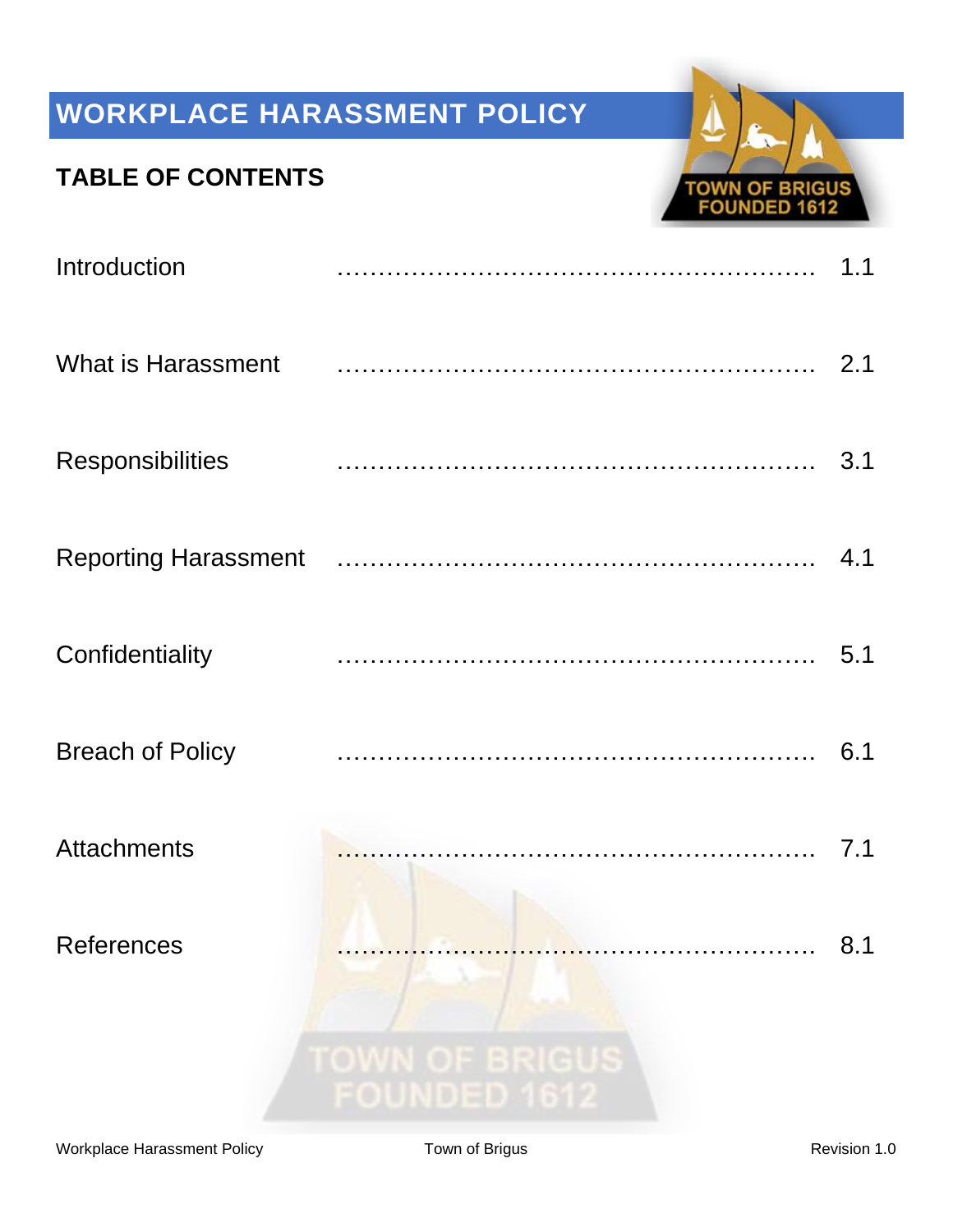

## **1.1 Introduction**

The Town of Brigus is committed to providing a safe, respectful and harassment free work environment for all staff and customers. No one has the right to harass anyone, at work or in any situation related to employment with this organization.

As per section 22 – 24.2 of the Newfoundland and Labrador OHS Regulations requires every workplace to have a harassment prevention plan.

## **2.1 What is harassment?**

Workplace harassment means inappropriate, vexatious conduct or comment by a person to a worker that the person knew or ought to have known would cause a worker to be humiliated, offended, or intimidated. It can take place at work or in a situation connected to wok; can happen repeatedly or only once; be intended or unintended; and can be written, verbal, physical, a gesture or display, or any combination of these. It can include electronic messages to a person or social media posts.

Examples of harassing behavior may include but are not limited to:

- Unwelcome conduct, comments, gestures or contact which causes offensive humiliation
- Misusing power or authority
- Referring to a person using terms or pronouns that so not align with the person's affirmed gender
- Physical or psychological bullying which creates fear or mistrust, or which ridicules or devalues the individual
- Excluding, intimidating, or isolating individuals
- Making inappropriate gestures/comments
- Making inappropriate sexual advances
- Discriminating based on gender
- Cyberbullying, such as posting offensive or intimidating messages through social media or email
- Deliberately setting the individual up to fail.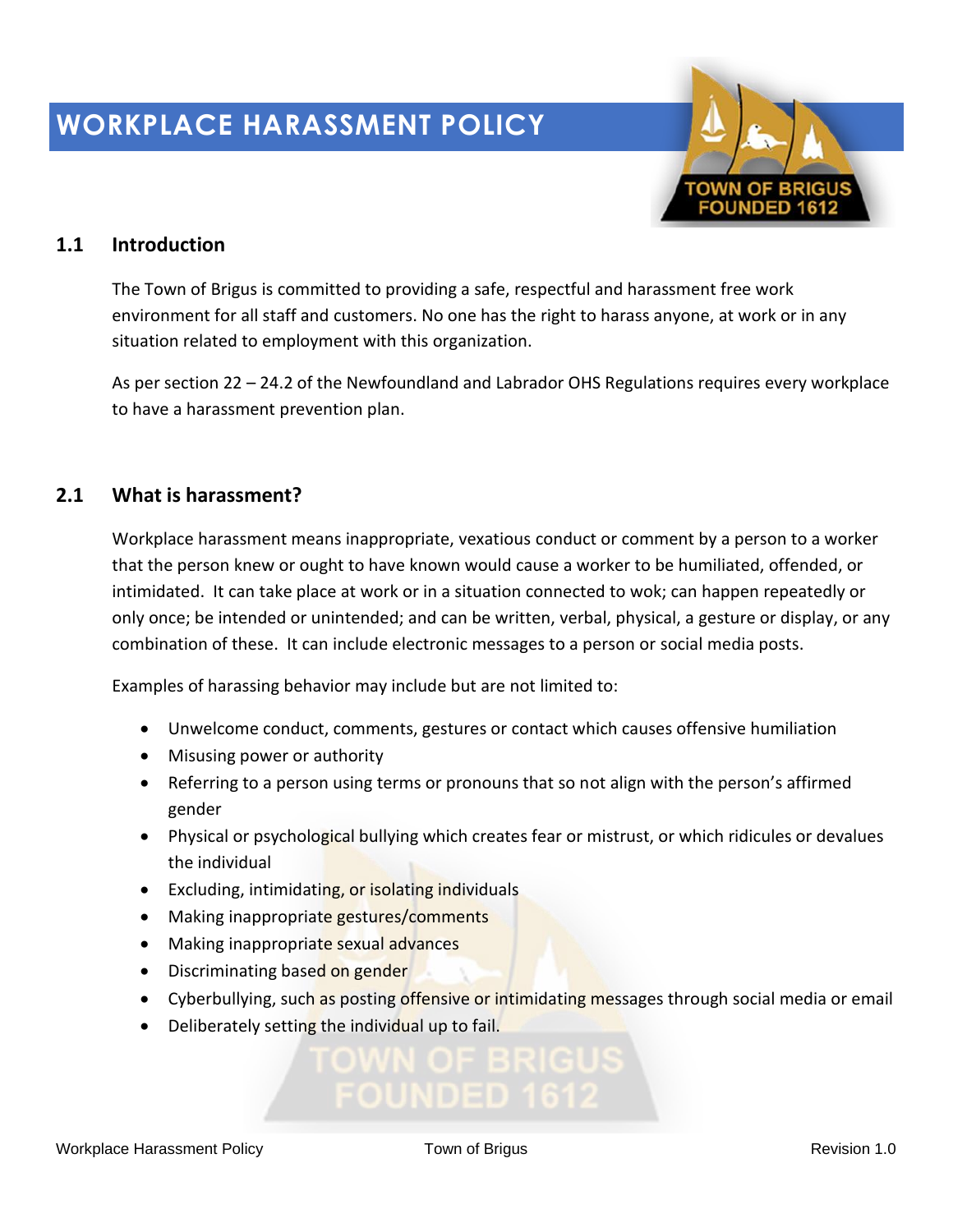

Reasonable and fair actions taken by an employer or supervisor, in a respectful manner, to manage and direct workers is NOT harassment.

Examples of this include but are not limited to:

- Changing work assignments
- Scheduling, assessing, and evaluating work performance
- Inspecting workplaces
- Implementing health and safety measures
- Taking disciplinary action such as dismissing, suspending, demoting, or reprimanding with just cause.

### **3.1 Responsibilities**

The Council & Staff for the Town of Brigus is committed to eliminating, where possible, or otherwise, minimizing the hazard of workplace harassment. This policy applies not only during working time, but to any activities on or off the Town's premises which could reasonably be associated with the Town (e.g. social events) including the use of email, social media, instant messaging and the internet.

Councilors are responsible to:

- Lead by example and act responsible and professional in dealings with fellow Councilors and town employees
- Participate in available training related to harassment and/or discrimination and ensure all employees have opportunities for such training
- Ensure everyone is aware of this Policy for preventing and addressing harassment and/or discrimination.

The Mayor and Council have a primary responsibility in their positions of authority for providing a work environment that is free from harassment and/or discrimination. This responsibility includes actively promoting a positive harassment-free work environment and intervening when problems occur.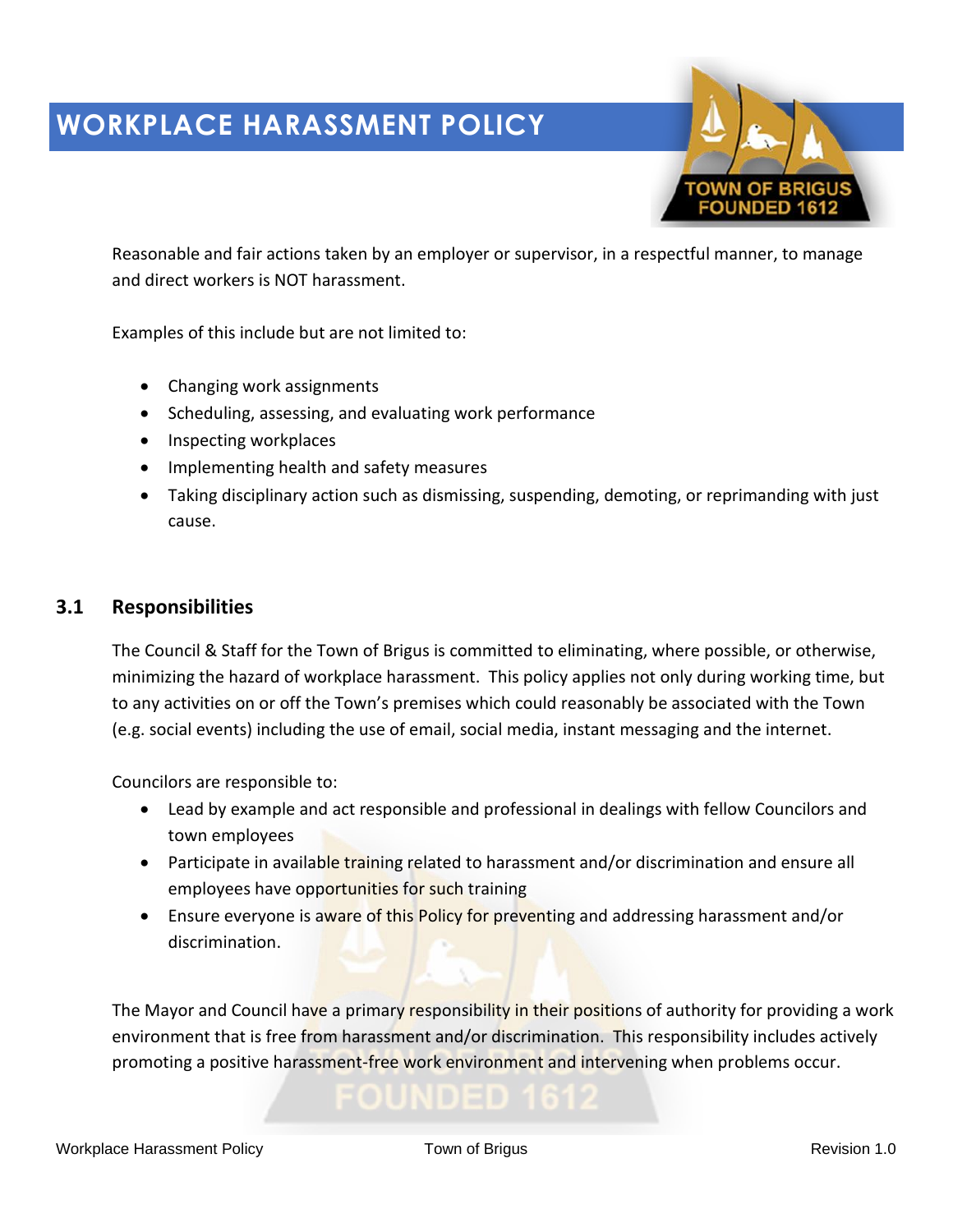

Employees are responsible to:

- Carry out their duties in a respectful & professional manner
- Treat all employees and members of Council with respect
- Not engage in bullying or workplace harassment
- Report observations of inappropriate behavior/objectionable conduct to someone in authority
- Participate in education and training
- Cooperate and share openly and honestly in workplace investigations
- Comply with the prevention plan and associated procedures.

Employees also share this responsibility by reporting an appropriate behavior/objectionable conduct when it happens and refuse to participate in such behavior.

Everyone is requested to report promptly when they become aware of, or hear of, alleged actions or complaints of harassment and/or discrimination.

## **4.1 Reporting Harassment**

The Town of Brigus Harassment Policy is not intended to discourage a worker from exercising his or her rights under the Human Right Act, 2010, the Criminal Code of Canada or any other law of the province of Canada. It is recommended that incidents of harassment be reported as soon as possible, but no later than 12 months after the most recent incident. The following step will be taken to address issues of harassment and /or discrimination:

### **4.1.1. Communicate**

Where the Councilor, the Town Clerk or employee feels confident or comfortable in doing so, speak up. Communicate with the alleged harasser that such behavior is unwelcome and must stop immediately. Keep a written record of the date, time, details of the conduct, and witnesses, if any.

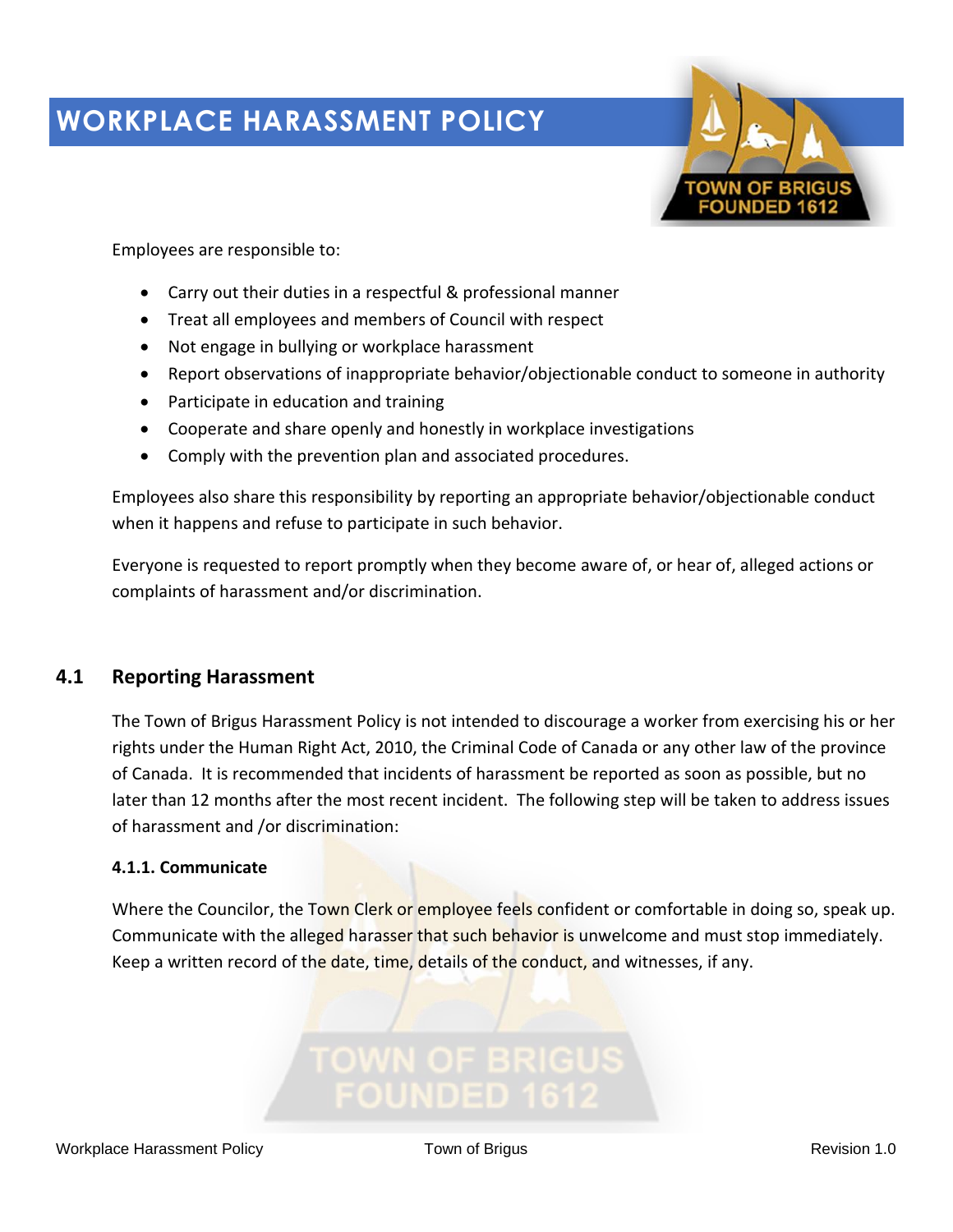

### **4.1.2 Addressing Management for support and intervention**

Councilors and employees who are not confident or comfortable with openly communicating and who believe they are victims of harassment and/or discrimination or become aware of situations where such conduct may be occurring, are encouraged to report these matters as soon as possible to the Town Manager, Mayor, or any other person designated to deal with harassment complaints from time to time by the Town.

- I. Complete Harassment Complaint Report Form giving a brief account of the offensive incident (i.e. when it occurred, the persons involved, names of witnesses, if any)
- II. File Complaint with the Town Manager, Mayor, or person designated by the Town to deal harassment and/or discrimination complaints
- III. Cooperate with those assigned to investigate the complaint.

Incidents involving allegations against the Town Manager, Mayor or Councilors shall be referred to an external investigator (appointed by Council for such purposes) for investigation and recommendation to the Town Manager, Mayor or Deputy Mayor, as appropriate.

Council may establish a committee to investigate incidents of Harassment and/or discrimination involving employees wherein a formal complaint has been received with representatives from Council serving on the Committee.

### **4.1.3 Investigation**

Formal complaints must be investigated. When a complaint is received by a supervisor or the external third party, a meeting will be scheduled with the complainant within five days to begin the investigation process. Interviews with the complainant, alleged harasser and any witnesses will be conducted to confirm the details of the alleged harassment within 15 days. The investigates report will be made available within 90 days to both the complainant and alleged harasser and both parties will have 14 days to respond to the report. After this time period has expired, corrective actions may be taken.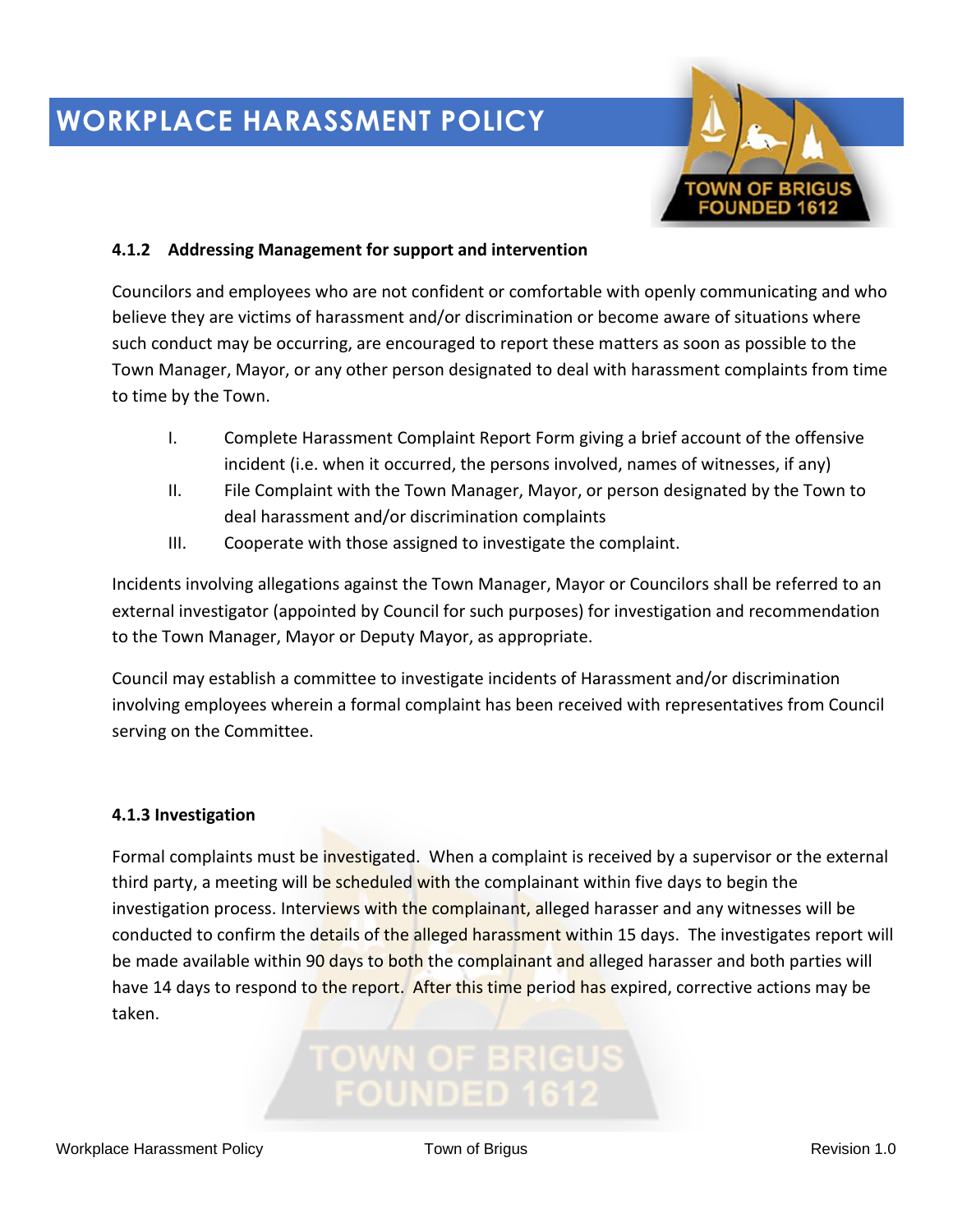

If a complaint of harassment has been confirmed, there must be resources for the individual(s) who have been found to have committed an act of workplace harassment.

Corrective Actions may include but are not limited to;

- Education and training in;
	- o Conflict resolution,
	- o Assertiveness,
	- o Internal Harassment Prevention Policy review,
	- o Respectful workplace.
- Reprimand
- Suspension
- Termination

An unproven allegation does not mean that the harassment and/or discrimination did not occur, or that there was a deliberate false allegation. It simply means that there is insufficient evidentiary basis to proceed.

### **5.1 Confidentiality**

When the Town Manager, Mayor or any person designated by the Town to deal with harassment and/or discrimination complaints becomes informed of situations involving harassment and/or discrimination, they shall protect workers.

Respect for privacy is an important aspect of a respectful workplace. Issues related to harassment and/or discrimination should be treated confidentially; however, there are limitations to confidentiality. Any information obtained relating to a claim of workplace harassment, including personal information, will not be disclosed unless it is necessary for the purpose of the investigation, corrective action relating to the complaint or where required by law.

To ensure confidentiality is protected, *Section 33 of the Access to Information and protection of Privacy Act, 2015, (ATIPPA)*, will be followed for the provision of information pertaining to an investigation of any infraction of this Policy. This section specifies that only the complainant and the respondent will have access to all information created or gathered for such an investigation and such information will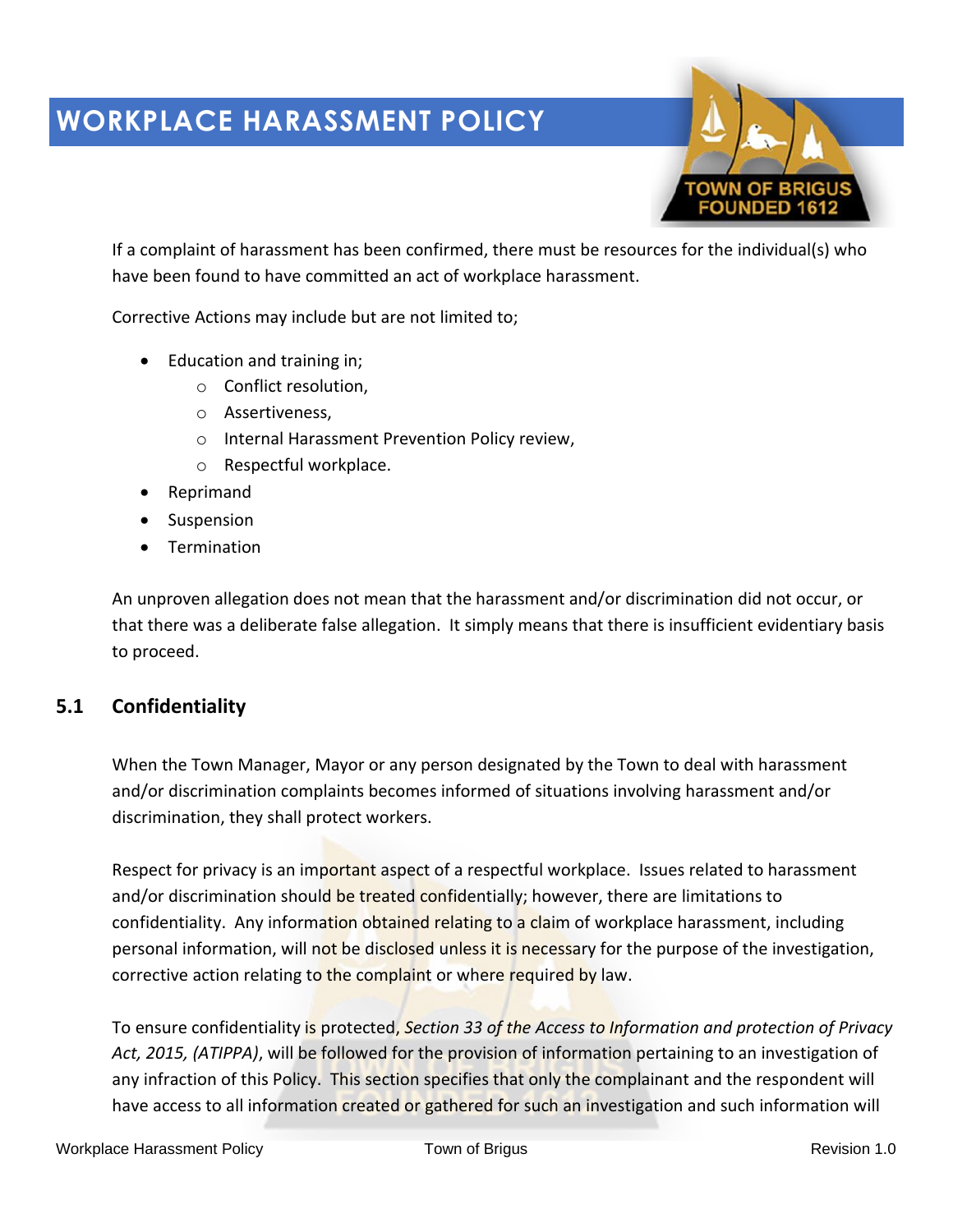

only be provided upon written request. A witness in such an investigation will only have access to any information that relates to the witness' statements provided during the investigation and such information will only be provided upon written request.

## **6.1 Breach of Harassment Policy**

Disciplinary action for employees for violations of this policy will take into consideration the nature of the impact of the violations, and may include a verbal or written reprimand, suspension (with or without pay), or termination (with or without notice). Similarly, deliberate false accusations are equally serious nature and will also result in disciplinary action up to an including termination without notice for just cause.

Any Councilor, including the Mayor or Town Manager may submit a confidential written allegation of a breach of this policy to the Town Manager, Mayor or Deputy Mayor, as appropriate.

Incidents involving allegations against the Town Manager, Mayor or Councilors shall be referred to an external investigator (appointed by Council for such purposes) for investigation and recommendation to the Town Manager, Mayor or Deputy Mayor, as appropriate. Following receipt of the report from the person(s) assigned to investigate such an allegation it shall be placed on the next "Privileged Meeting Agenda". This report shall be received, considered and any recommendations contained within the report, approved by a majority of Councilors (excluding the Councilor who has been alleged to have breached this policy) in a Privileged Meeting of Council, shall be final in the absence of bias, prejudice, or fraud.

The person assigned to investigate such incidents will be bound by the following corrective action for any infraction deemed to require corrective action as follows:

- a) A verbal reprimand issued by the Town Manager, Mayor, (or by the Chairperson of the Councilas-a-whole, if the Town Manager/Mayor is the offending person).
- b) A written reprimand issued by the Town Manager, Mayor, (or by the Chairperson of the Council-as-a-whole, if the Town Manager/Mayor is the offending person).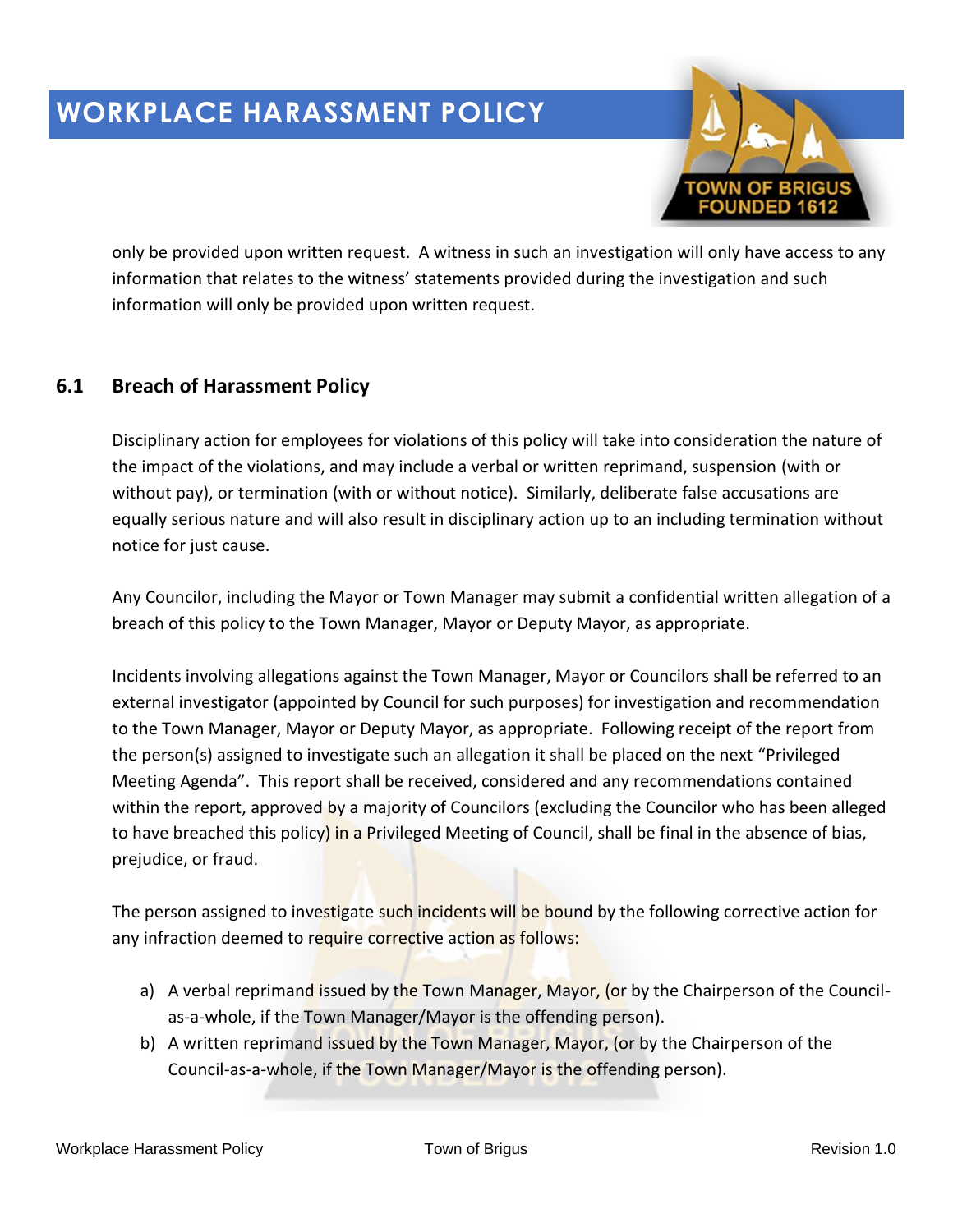

c) When appropriate, a public statement may be issued at a regular public meeting of Council reprimanding the offending person for their conduct.

Similarly, deliberate false accusations are of equally serious nature and will also result in action as outlined above.

A least once each year, the Town Manager, Mayor and Council are required to ensure that everyone under their direction is made aware of this policy. An employee who has filed a complaint under this policy and who is not satisfied with the disposition of the complaint may seek redress under the *Human Rights Act, 2010*.

## **7.1 Attachments**

• Harassment Complaint Form

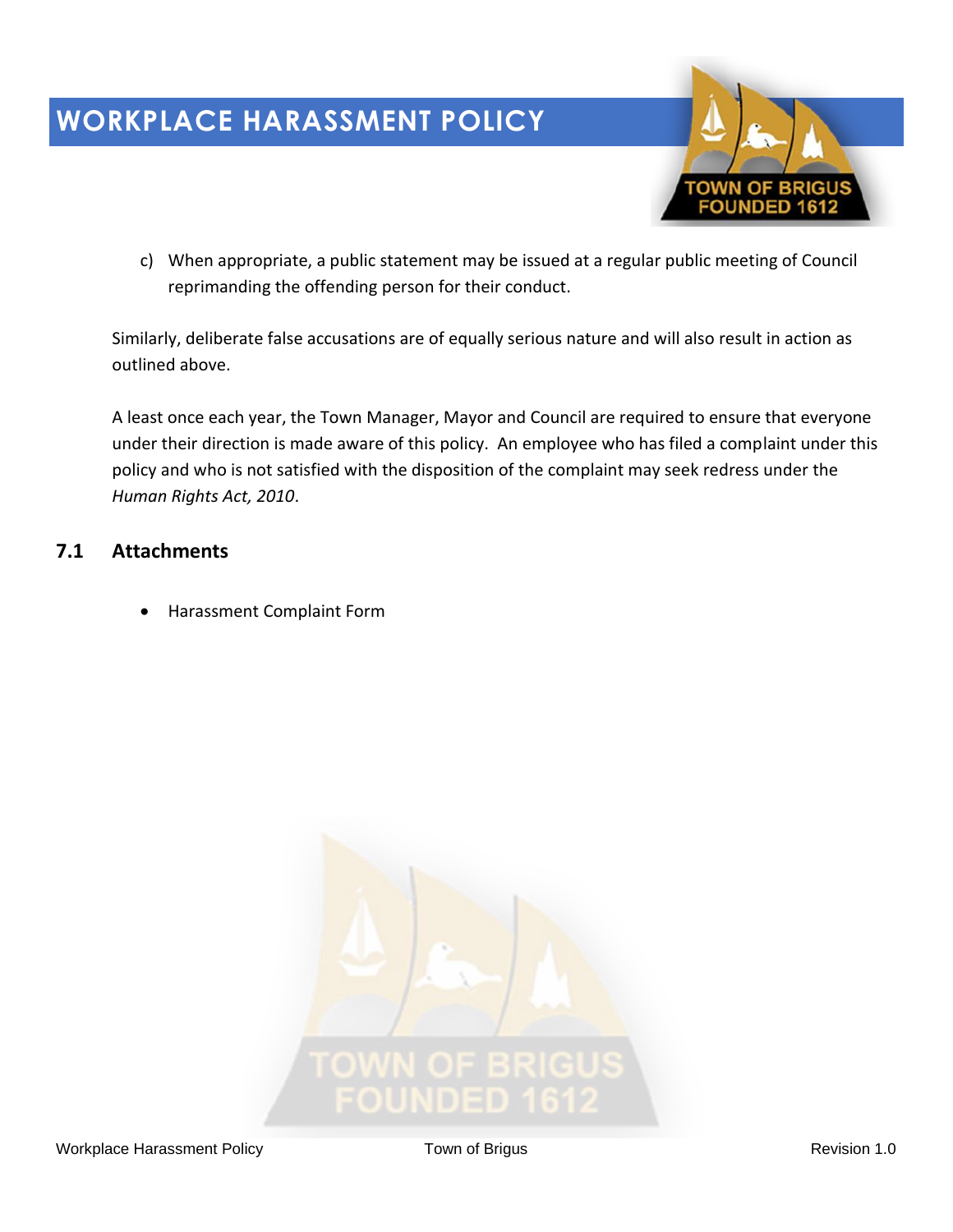# **WORKPLACE HARASSMENT REPORT FORM**



| <b>COMPLAINANT INFORMATION</b> |                                                                                                                                                                                                                                                                                                                                                                                                                                                                                                                                                                                                                                                                                                                                                        |                            |  |
|--------------------------------|--------------------------------------------------------------------------------------------------------------------------------------------------------------------------------------------------------------------------------------------------------------------------------------------------------------------------------------------------------------------------------------------------------------------------------------------------------------------------------------------------------------------------------------------------------------------------------------------------------------------------------------------------------------------------------------------------------------------------------------------------------|----------------------------|--|
| <b>Name</b>                    |                                                                                                                                                                                                                                                                                                                                                                                                                                                                                                                                                                                                                                                                                                                                                        | <b>Department</b>          |  |
| <b>Position</b>                |                                                                                                                                                                                                                                                                                                                                                                                                                                                                                                                                                                                                                                                                                                                                                        | <b>Contact Information</b> |  |
|                                | <b>ALLEGED HARASSER INFORMATION</b>                                                                                                                                                                                                                                                                                                                                                                                                                                                                                                                                                                                                                                                                                                                    |                            |  |
| <b>Name</b>                    |                                                                                                                                                                                                                                                                                                                                                                                                                                                                                                                                                                                                                                                                                                                                                        | <b>Department</b>          |  |
| <b>Position</b>                |                                                                                                                                                                                                                                                                                                                                                                                                                                                                                                                                                                                                                                                                                                                                                        | <b>Contact Information</b> |  |
|                                | <b>DESCRIPTION OF ALLEGED HARASSMENT</b>                                                                                                                                                                                                                                                                                                                                                                                                                                                                                                                                                                                                                                                                                                               |                            |  |
|                                | Please describe, in as much detail as possible, the incident(s) of alleged harassment/discrimination. You may attach<br>additional sheets if required. Please include:<br>Who was involved,<br>$\bullet$<br>What was specifically said or done (words, tone, actions, etc.),<br>$\bullet$<br>When it happened (dates and time),<br>$\bullet$<br>Where it happened,<br>$\bullet$<br>Any witnesses to the incident(s) (name and contact information, if possible),<br>$\bullet$<br>How it impacted you,<br>$\bullet$<br>If it was reported to management with the following details:<br>$\bullet$<br>Name of Manager/Supervisor,<br>$\circ$<br>Date and time of reporting,<br>$\circ$<br>Actions taken,<br>$\circ$<br>Other relevant details.<br>$\circ$ |                            |  |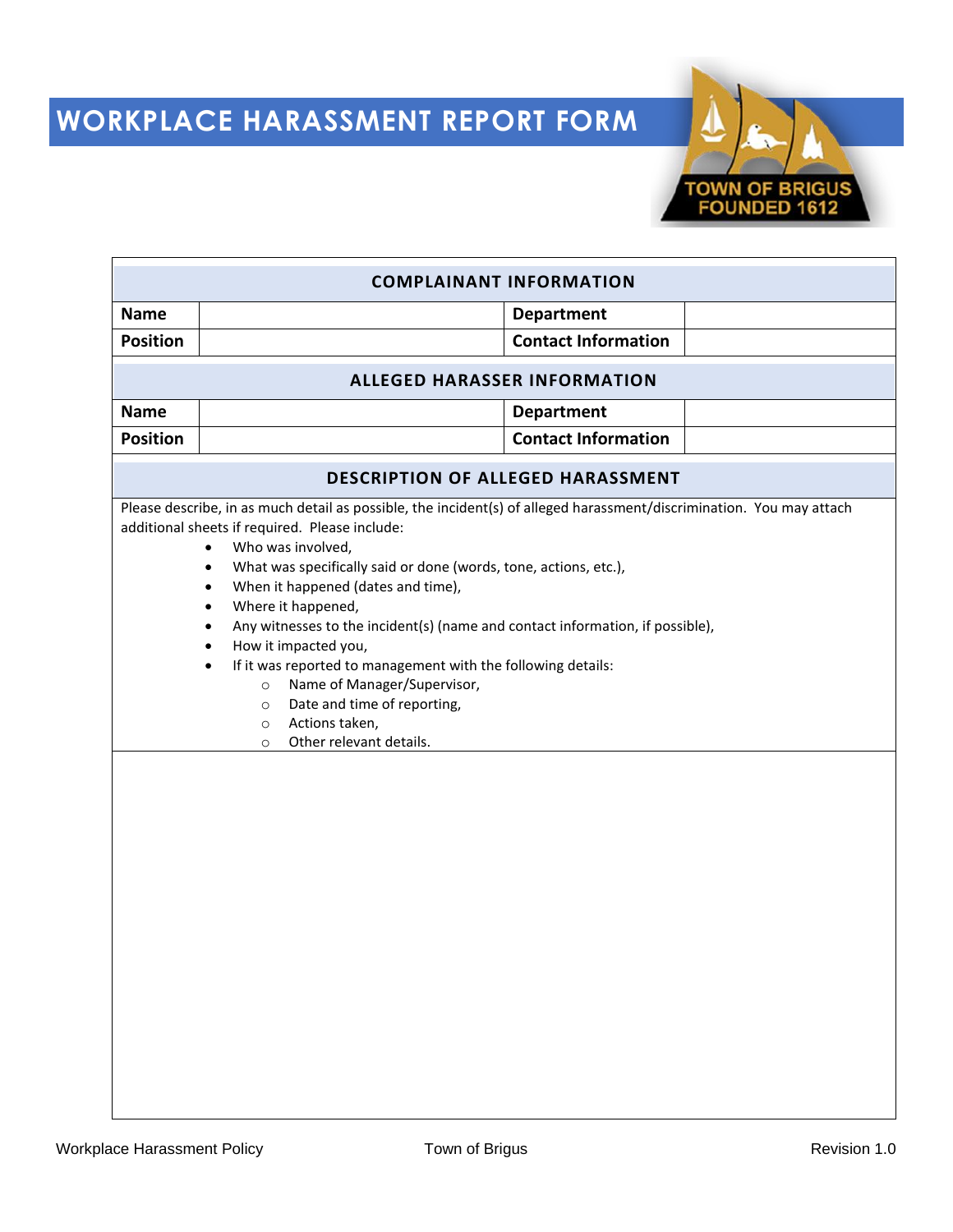# **WORKPLACE HARASSMENT REPORT FORM**



| <b>TEMPORARY MEASURES</b>                                                                                                                                                                                            |  |  |  |
|----------------------------------------------------------------------------------------------------------------------------------------------------------------------------------------------------------------------|--|--|--|
| Do you believe that the employer needs to take any interim measures while the incident is under investigation?<br>YES ________________ NO _________                                                                  |  |  |  |
| If yes, please describe what you think is necessary to prevent this situation from happening again, and why?                                                                                                         |  |  |  |
|                                                                                                                                                                                                                      |  |  |  |
|                                                                                                                                                                                                                      |  |  |  |
|                                                                                                                                                                                                                      |  |  |  |
|                                                                                                                                                                                                                      |  |  |  |
|                                                                                                                                                                                                                      |  |  |  |
|                                                                                                                                                                                                                      |  |  |  |
|                                                                                                                                                                                                                      |  |  |  |
| <b>OTHER PROCESSES</b>                                                                                                                                                                                               |  |  |  |
| Have you initiated any other processes to deal with the allegations of harassment/discrimination (i.e. one-on-one<br>discussions with the alleged harasser, grievance, Human Rights Commission, legal action, etc.)? |  |  |  |
| If yes, Please describe briefly below.                                                                                                                                                                               |  |  |  |
|                                                                                                                                                                                                                      |  |  |  |
|                                                                                                                                                                                                                      |  |  |  |
|                                                                                                                                                                                                                      |  |  |  |
|                                                                                                                                                                                                                      |  |  |  |
|                                                                                                                                                                                                                      |  |  |  |
|                                                                                                                                                                                                                      |  |  |  |
|                                                                                                                                                                                                                      |  |  |  |
|                                                                                                                                                                                                                      |  |  |  |